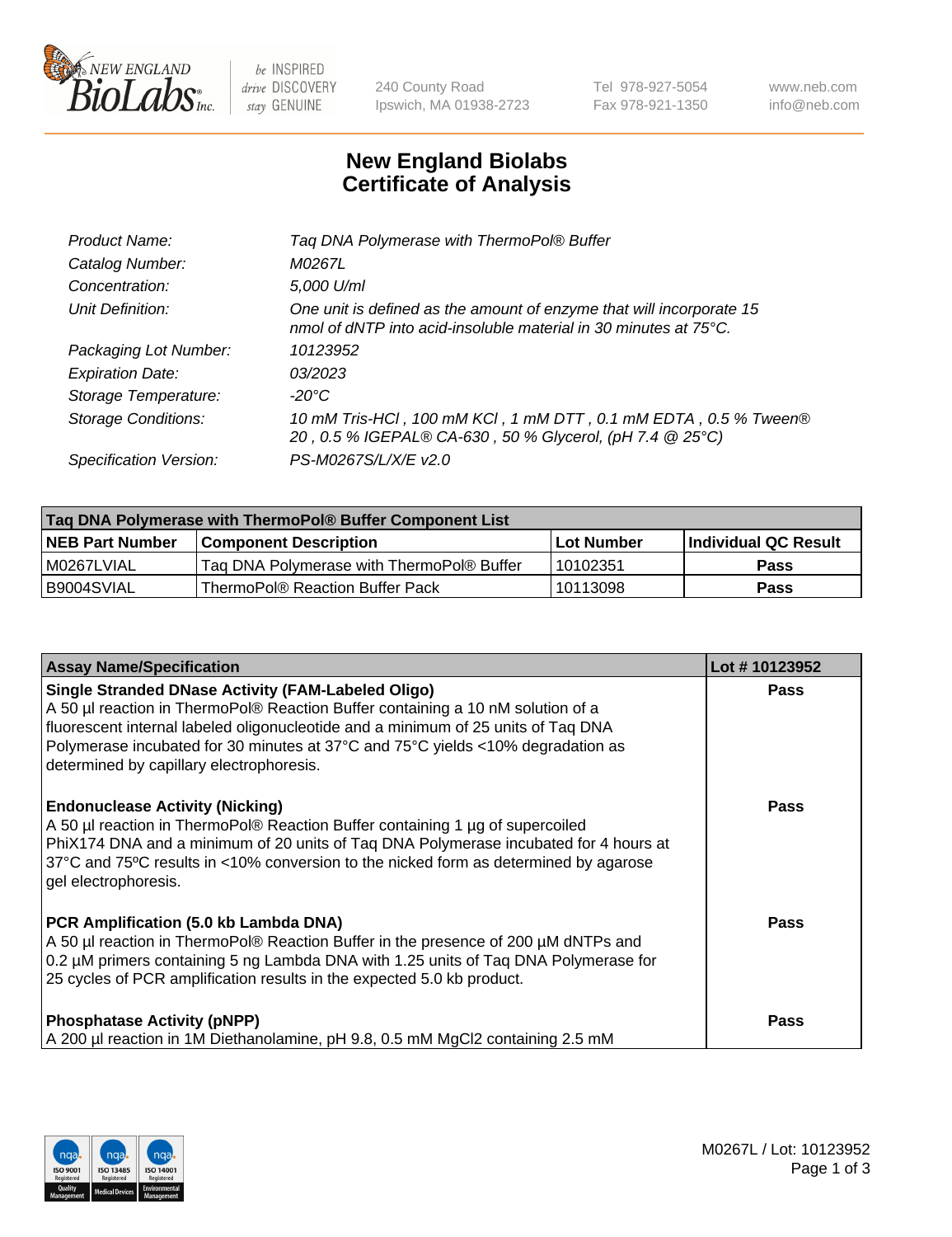

be INSPIRED drive DISCOVERY stay GENUINE

240 County Road Ipswich, MA 01938-2723 Tel 978-927-5054 Fax 978-921-1350

www.neb.com info@neb.com

| <b>Assay Name/Specification</b>                                                                                                                                                                                                                                                                                                                                                                                      | Lot #10123952 |
|----------------------------------------------------------------------------------------------------------------------------------------------------------------------------------------------------------------------------------------------------------------------------------------------------------------------------------------------------------------------------------------------------------------------|---------------|
| p-Nitrophenyl Phosphate (pNPP) and a minimum of 100 units Taq DNA Polymerase<br>incubated for 4 hours at 37°C yields <0.0001 unit of alkaline phosphatase activity<br>as determined by spectrophotometric analysis.                                                                                                                                                                                                  |               |
| <b>Protein Purity Assay (SDS-PAGE)</b><br>Taq DNA Polymerase is ≥ 99% pure as determined by SDS-PAGE analysis using Coomassie<br>Blue detection.                                                                                                                                                                                                                                                                     | Pass          |
| <b>RNase Activity (Extended Digestion)</b><br>A 10 µl reaction in NEBuffer 4 containing 40 ng of a 300 base single-stranded RNA<br>and a minimum of 1 µl of Taq DNA Polymerase is incubated at 37°C. After incubation<br>for 16 hours, >90% of the substrate RNA remains intact as determined by gel<br>electrophoresis using fluorescent detection.                                                                 | Pass          |
| <b>qPCR DNA Contamination (E. coli Genomic)</b><br>A minimum of 5 units of Taq DNA Polymerase is screened for the presence of E. coli<br>genomic DNA using SYBR® Green qPCR with primers specific for the E. coli 16S rRNA<br>locus. Results are quantified using a standard curve generated from purified E. coli<br>genomic DNA. The measured level of E. coli genomic DNA contamination is ≤ 1 E. coli<br>genome. | Pass          |
| Non-Specific DNase Activity (16 Hour)<br>A 50 µl reaction in NEBuffer 2 containing 1 µg of T3 or T7 DNA in addition to a<br>reaction containing Lambda-HindIII DNA and a minimum of 5 units of Taq DNA<br>Polymerase incubated for 16 hours at 37°C results in a DNA pattern free of<br>detectable nuclease degradation as determined by agarose gel electrophoresis.                                                | Pass          |

This product has been tested and shown to be in compliance with all specifications.

One or more products referenced in this document may be covered by a 3rd-party trademark. Please visit <www.neb.com/trademarks>for additional information.